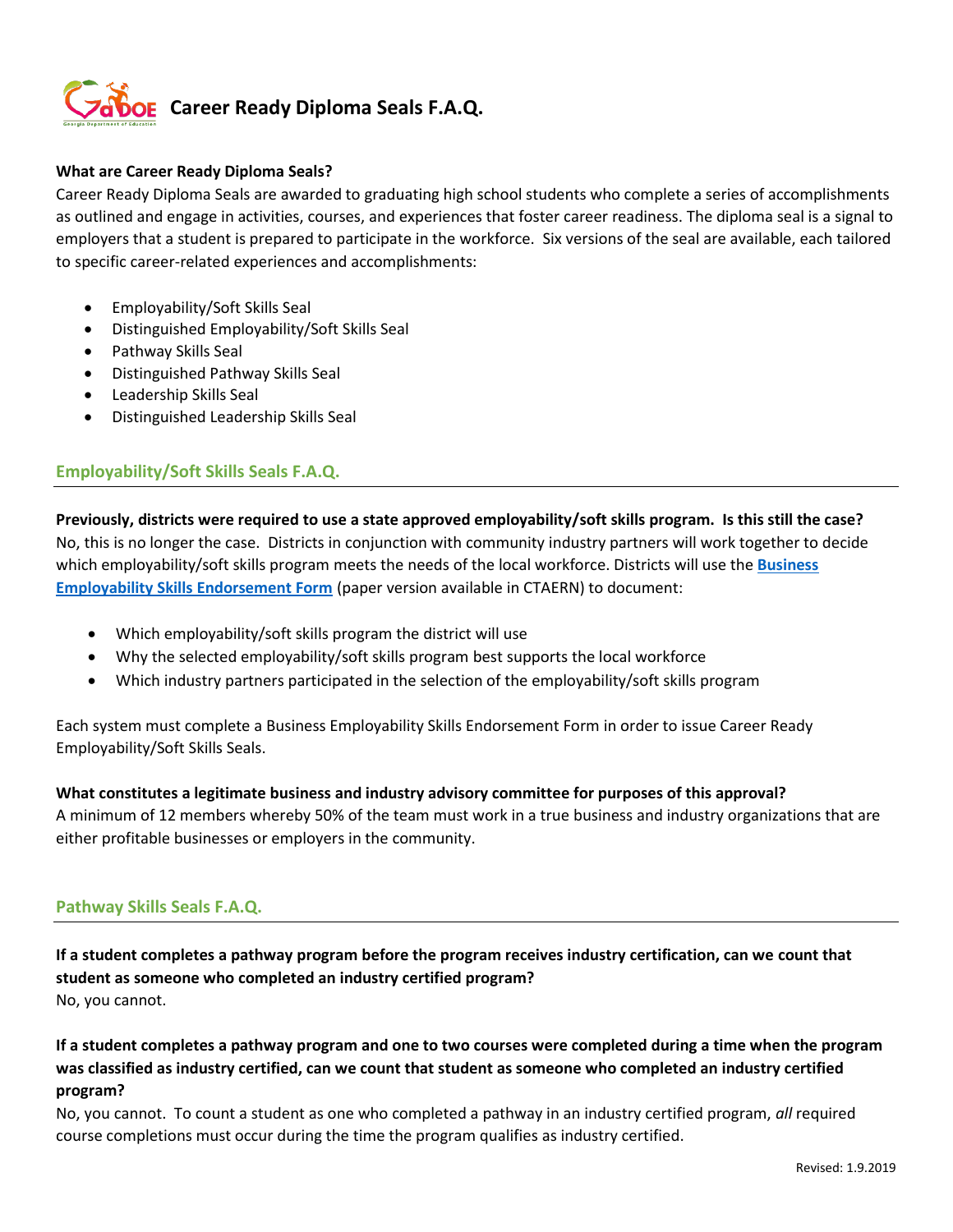### **What about our JROTC students?**

JROTC falls under the Government and Public Administration career cluster, which positions JROTC to earn one of the two Pathway Skills Seals.

### **Leadership Skills Seals F.A.Q.**

#### **What types of portfolios are students able to present?**

Students may present paper or electronic portfolios. The LEAs can determine what works best for the school system.

### **Process F.A.Q.**

# **Is there an application to submit to the GA Department of Education if my school/district wants to issue Career Ready Diploma Seals?**

No, schools/districts are not required to submit an application to issue Career Ready Diploma Seals to students.

#### **How can my school or CTAE program participate in the Career Ready Diploma Seals program?**

Key officials in the schools/districts will decide if they will issue Career Ready Diploma Seals to students. Since each seal requires students to meet specific criteria, staff and faculty will need to develop a process to manage which students are eligible to receive Career Ready Diploma Seals.

# **Can districts modify the requirements for any of the seals offered (i.e. can districts add or delete requirements for a seal)?**

No, local districts cannot modify seal requirements.

#### **Is there a limit regarding the number of seals a student may earn?**

Yes, students may earn a maximum of 3 seals since seals at the "distinguished" level supersede the first seal level.

### **Are seals automatically mailed to schools/districts and who can order seals?**

No, districts must order seals through **[CTAERN](https://ctaern.org/)** (located in the **Forms and Resources** section) and it is okay for systems to estimate the number of seals they will award. The Georgia Department of Education will only accept one order per school system.

#### **Is there a deadline to order Career Ready Diploma Seals?**

Yes, the deadline to order Career Ready Diploma Seals is February 1. Click **[here](https://forms.office.com/Pages/ResponsePage.aspx?id=g1ylGkMDy069Ob1_Q4dr154yeyBAHrFBom8RyQhFBvhUQVpCVUxUMEUwWU1QWUVaWEpBUVg3T0ZXNC4u)** to access the order form.

#### **Who certifies that our students meet seal eligibility criteria?**

Local schools/districts will verify and certify which students meet the requirements to earn Career Ready Diploma Seals.

#### **Where can I find the cost of the Career Ready Diploma Seals?**

There is no cost to local school/systems who want to issue Career Ready Diploma Seals to students. The Career, Technical, and Agriculture Education Department provides funding for the seals.

#### **How will schools report the students who earned seals?**

For school year 2018-2019, schools will only report the number of seals awarded. Starting school year 2019-2020, schools will report the seal(s) earned by each student in the student information system.